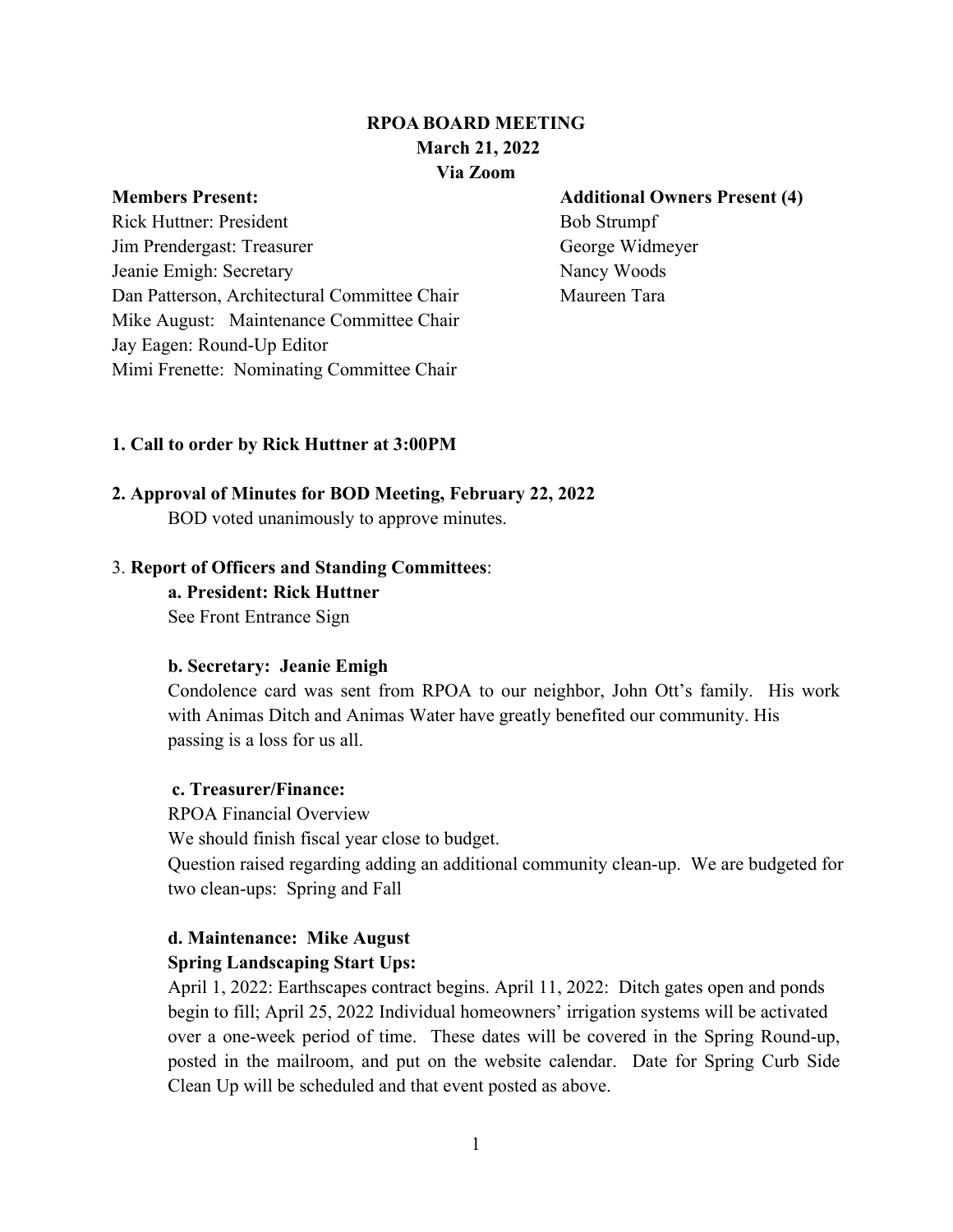#### **Pond Liners:**

This is a budget item for 2023-2024. Per the report done last year regarding water issues at The Ranch, (prepared by Erik Bikus) lining the ponds is not warranted going forward as the water from the ponds goes back into the ground water table and is essential to the long-term water usage in our community. The issue now is removal of the unsightly pond liners and repairing the the erosion that has occurred around the edges of certain ponds. Maureen, George, and Rick volunteered to do a survey of what liners can be removed and what repair work can be done. **(Action Item George Widmeyer)**

#### **Landscaping on Cottonwood Creek Rd:**

Doug of EarthScapes has submitted a design and we are awaiting costs. Hopefully this project will go forward in June. It will greatly enhance the entrance road into the Ranch and remove the unsightly and fire-dangerous Juniper bushes. Maureen will bring information regarding cost to BOD at April meeting**. (Action Item Maureen Tara.)**

#### **Street Lights:**

There have been notes left regarding street lights being on during the daytime. Phillip's Electric replaced, under warranty, several timers. Several of the light in question stay on during cloudy days because of the shade of nearby trees. Mimi will work with George and report any lights that need attention to Phillips**. (Action Item Mimi Frenette)**

#### **e. Architecture: (Dan Patterson)**

### **Applied:**

Lot 143: Stain house in Black Elder; Trim Spicewood; replace wood shake roof With Owen Corning Duration, Teak color.

### **Approved:**

Lot 71: replace sliding glass door; replace wood deck with Trek off master and great room.

Lot 78 Install awning windows in front and back bathrooms;

Lot 16: Plant Japanese maple on nw side of driveway; replace 5 skylights Paint or stain concrete slabs lower patio with similar color or brown

Lot 30: Install new gutter and downspout and add gutter above porch

# **Completed:**

Lot 63: Replace wood on deck with same footprint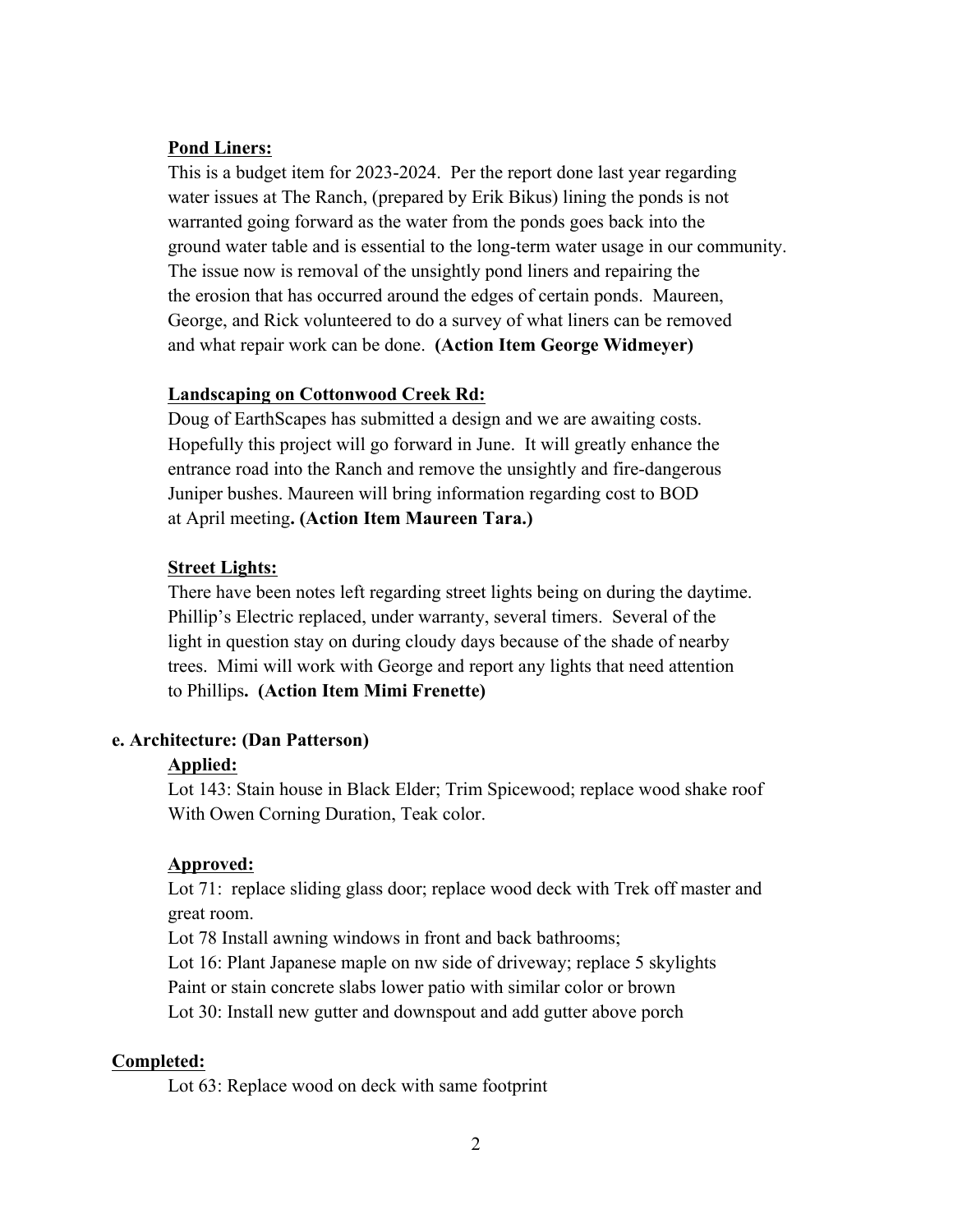#### **f. Nominating: Mimi Frenette**

Discussion held regarding reducing BOD size to 5. Rick Huttner is completing 3 year term and Dan Patterson is finish 1 year of Mike Casper's term. Jay Eagen is finishing Linda Phelp's term and is willing to run for a 3-year term. We have no other candidates; thus, BOD size would drop to 5. After discussion the BOD determined to solicit new BOD members in the upcoming Spring Round-Up and go forward with a decision on this matter when and if we receive applicants**.** This will be reviewed at next BOD meeting**. (Action Item Mimi Frenette)**

#### **4. Items Requiring Discussing/Action**

### **a. Front Entrance Sign: Rick Huttner**

 A timeline for installation has been established and will be posted in the mailroom. Additional volunteers will be requested for traffic control. The sign company has yet to submit a correct invoice for payment, proof of insurance and a copy of the guarantee for workmanship and materials. Jim will work with Rick to obtain these prior to a check being issued to the sign company for payment.

#### **b. Internet Provider: Jay Eagen**

Jay stated the project is moving forward. There is still and issue with website data access that Jay is working on with Brainstorm.

### **c. Ranch Security: Jeanie Emigh**

The sign indicating video surveillance has been installed on the fence in the preserve parking area.

Myself, Ken Short, and Doug Collins met on 3/16, 22 with representatives from the LPCSO to discuss Neighborhood Watch. Sgt. Matt Webb and Lt Tom Cowing stated Neighborhood Watch is communities working in collaboration to reduce crime in their area. Crime has increased over 17% in La Plata County in last two years and the North Hwy 550 corridor is showing this same or higher percentage of crime. There is only one deputy on patrol in our area. The LPCSO is short staffed at this time.

The LPCSO has no formal program like the Durango Police but our interest coupled with the need to have better community relationships in the north corridor, has inspired them to join a formal organization for law enforcement that sponsors Neighborhood Watch programs. They have had brief meetings with Sheriff Sean Smith who is onboard with this idea. If they join, this will bring resources to us such as information materials, signage paid for by the program., similar to Firewise. They are reaching out to our neighbors at Dalton and Estancia.

Going forward, Kent Short will be the liaison with LPSCO. We have had over 40 residents express interest in the program. Again, much like Firewise, the goal is community engagement in